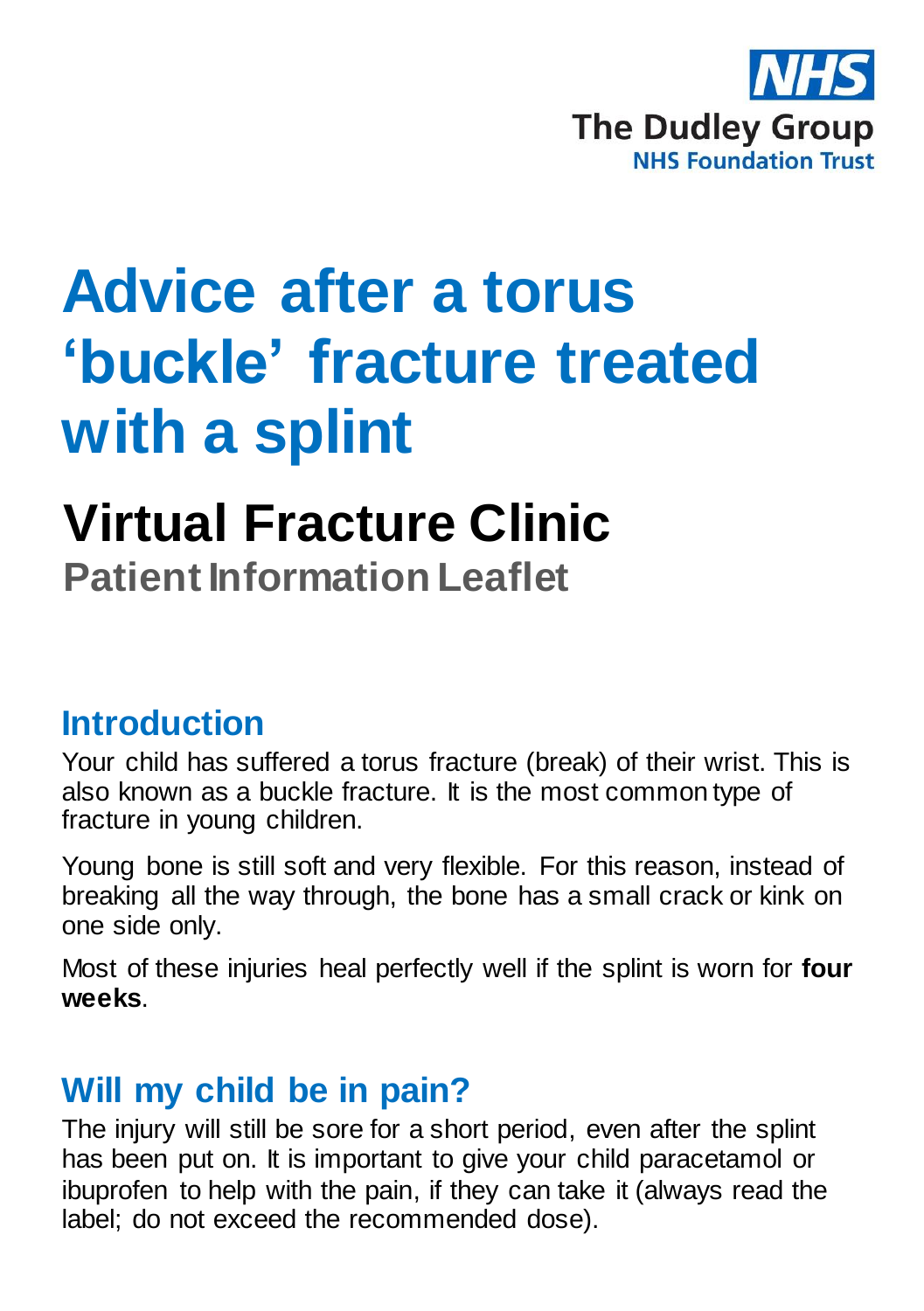### **Does the splint need to be worn all of the time?**

The splint should be worn all of the time, but it can be removed to wash the arm and check the skin daily.

#### **When can the splint be removed?**

You can remove the splint after four weeks. In some instances, the fracture heals within three weeks and the child may be comfortable enough to have the splint off. Therefore, if after three weeks your child appears to be comfortable and is able to use their arm without a splint, there is no reason to wear the splint for the full four weeks.

Your child's wrist may still be a little sore and stiff after being used. Use a painkiller such as paracetamol or ibuprofen if required (always read the label; do not exceed the recommended dose).

However, if after another four weeks their wrist still seems very sore, swollen, or if your child is not willing to use it, contact the Fracture Clinic to arrange a follow-up appointment.

It is best to avoid sports and rough and tumble play when wearing the splint and for three weeks after it is removed.

**If you have any worries or concerns, or need to ask about returning to work or sport, please contact one of the following:**

- **The Virtual Fracture Clinic helpline on ext. 3547 (9am to 5pm, Monday to Friday) or email [dgft.vfc.dudley@nhs.net](file://///dgohbrkfile/Foundation_Team$/Patient%20Information/Patient%20Information%20Leaflets/Patient%20Information%20Current%20Leaflets/Trauma%20and%20Orthopaedics/Virtual%20Fracture%20Clinic/Word/dgft.vfc.dudley@nhs.net)**
- **The Fracture Clinic on 01384 456111 ext. 2220 (9am to 5pm, Monday to Friday)**
- **The Emergency Department on 01384 456111 ext. 2300**